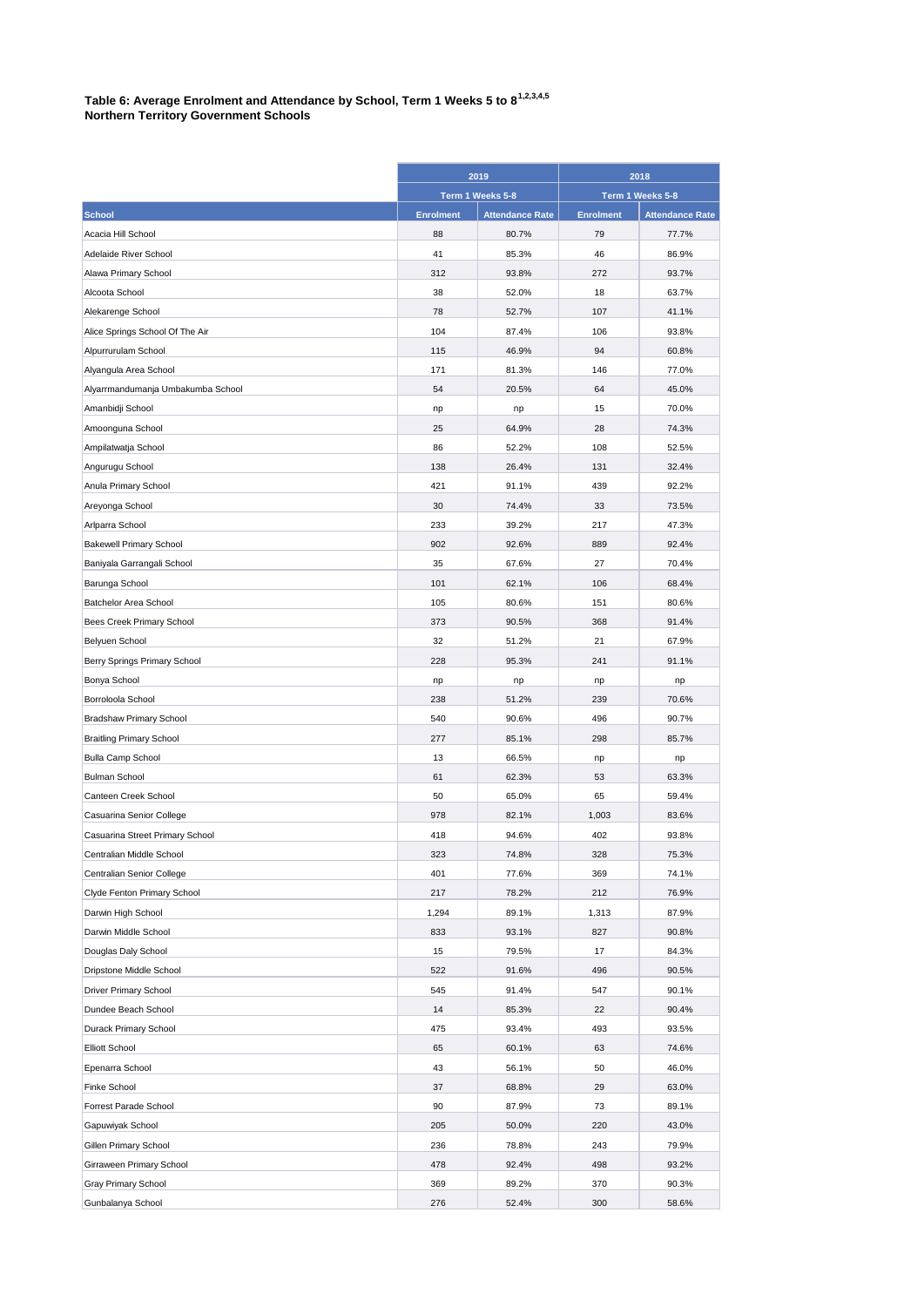|                                                 | 2019<br>Term 1 Weeks 5-8 |                        | 2018<br>Term 1 Weeks 5-8 |                        |
|-------------------------------------------------|--------------------------|------------------------|--------------------------|------------------------|
|                                                 |                          |                        |                          |                        |
| <b>School</b>                                   | <b>Enrolment</b>         | <b>Attendance Rate</b> | <b>Enrolment</b>         | <b>Attendance Rate</b> |
| <b>Haasts Bluff School</b>                      | 34                       | 61.5%                  | 29                       | 74.6%                  |
| Harts Range School                              | 73                       | 60.0%                  | 70                       | 45.0%                  |
| Henbury School                                  | 141                      | 84.2%                  | 133                      | 84.8%                  |
| Howard Springs Primary School                   | 297                      | 88.2%                  | 267                      | 88.9%                  |
| Humpty Doo Primary School                       | 391                      | 88.9%                  | 408                      | 90.0%                  |
| Imanpa School                                   | 19                       | 71.0%                  | 14                       | 80.9%                  |
| Jabiru Area School                              | 212                      | 79.6%                  | 220                      | 80.5%                  |
| Jilkminggan School                              | 86                       | 70.5%                  | 84                       | 61.8%                  |
| Jingili Primary School                          | 320                      | 92.1%                  | 341                      | 92.1%                  |
| Kalkaringi School                               | 157                      | 61.1%                  | 170                      | 68.2%                  |
| Karama Primary School                           | 189                      | 84.8%                  | 200                      | 83.3%                  |
| Katherine High School                           | 615                      | 70.6%                  | 659                      | 65.8%                  |
| Katherine School Of The Air                     | 161                      |                        | 144                      |                        |
| Katherine South Primary School                  | 345                      | 88.5%                  | 396                      | 87.0%                  |
| Kiana School                                    |                          |                        | np                       | np                     |
| Kintore Street School                           | 53                       | 71.6%                  | 54                       | 76.1%                  |
| Lajamanu School                                 | 173                      | 50.9%                  | 209                      | 50.0%                  |
| Laramba School                                  | 68                       | 69.9%                  | 67                       | 72.1%                  |
| Larapinta Primary School                        | 366                      | 89.2%                  | 388                      | 91.1%                  |
| Larrakeyah Primary School                       | 480                      | 93.7%                  | 493                      | 92.8%                  |
| Leanyer Primary School                          | 577                      | 93.0%                  | 576                      | 92.1%                  |
| Ludmilla Primary School                         | 112                      | 84.5%                  | 97                       | 81.7%                  |
| MacFarlane Primary School                       | 228                      | 73.8%                  | 227                      | 74.8%                  |
| Malak Primary School                            | 222                      | 89.4%                  | 235                      | 86.5%                  |
| Mamaruni School                                 | 55                       | 76.6%                  | 69                       | 43.0%                  |
| Maningrida College                              | 689                      | 41.9%                  | 682                      | 46.9%                  |
| Manunda Terrace Primary School                  | 186                      | 85.2%                  | 180                      | 83.9%                  |
| Manyallaluk School                              | 21                       | 54.9%                  | 25                       | 59.8%                  |
| Mataranka School                                | 44                       | 76.0%                  | 28                       | 91.5%                  |
| Mbunghara School                                | np                       | np                     | np                       | np                     |
| Middle Point School                             | 23                       | 74.9%                  | 17                       | 85.8%                  |
| Milikapiti School                               | 67                       | 65.4%                  | 61                       | 76.3%                  |
| Milingimbi School                               | 371                      | 53.8%                  | 408                      | 37.8%                  |
| Millner Primary School                          | 217                      | 81.2%                  | 196                      | 87.9%                  |
| Milyakburra School                              | 22                       | 42.4%                  | 23                       | 58.6%                  |
| Minyerri School                                 | 169                      | 62.4%                  | 154                      | 67.9%                  |
| Moil Primary School                             | 190                      | 89.5%                  | 220                      | 87.4%                  |
| Moulden Primary School                          | 311                      | 78.9%                  | 312                      | 80.2%                  |
| Mount Allan School                              | 65                       | 63.8%                  | 67                       | 59.5%                  |
| Mulga Bore School                               | 17                       | 74.7%                  | 20                       | 51.9%                  |
| Murray Downs School                             | 21                       | 44.8%                  | np                       | np                     |
| Mutitjulu School                                | 49                       | 66.3%                  | 46                       | 66.0%                  |
| Nakara Primary School                           | 605                      | 92.3%                  | 590                      | 92.1%                  |
| Nemarluk School                                 | 162                      | 89.3%                  | 156                      | 85.5%                  |
| Neutral Junction School                         | 23                       | 65.0%                  | 29                       | 68.4%                  |
| Newcastle Waters School                         | 23                       | 64.3%                  | 16                       | 80.3%                  |
| Nganambala School                               | 28                       | 62.9%                  | 32                       | 60.3%                  |
| Nganmarriyanga School                           | 135                      | 59.2%                  | 167                      | 57.8%                  |
| Ngukurr School                                  | 287                      | 56.0%                  | 303                      | 64.7%                  |
| Nhulunbuy High School                           | 314                      | 81.6%                  | 301                      | 80.2%                  |
| Nhulunbuy Primary School                        | 479                      | 85.5%                  | 426                      | 85.0%                  |
| Nightcliff Middle School                        | 325                      | 89.0%                  | 291                      | 88.4%                  |
| Nightcliff Primary School                       | 659                      | 89.7%                  | 613                      | 89.2%                  |
| Northern Territory School of Distance Education | 398                      | 100.0%                 | 394                      | 100.0%                 |
| Ntaria School                                   | 210                      | 57.5%                  | 191                      | 57.9%                  |